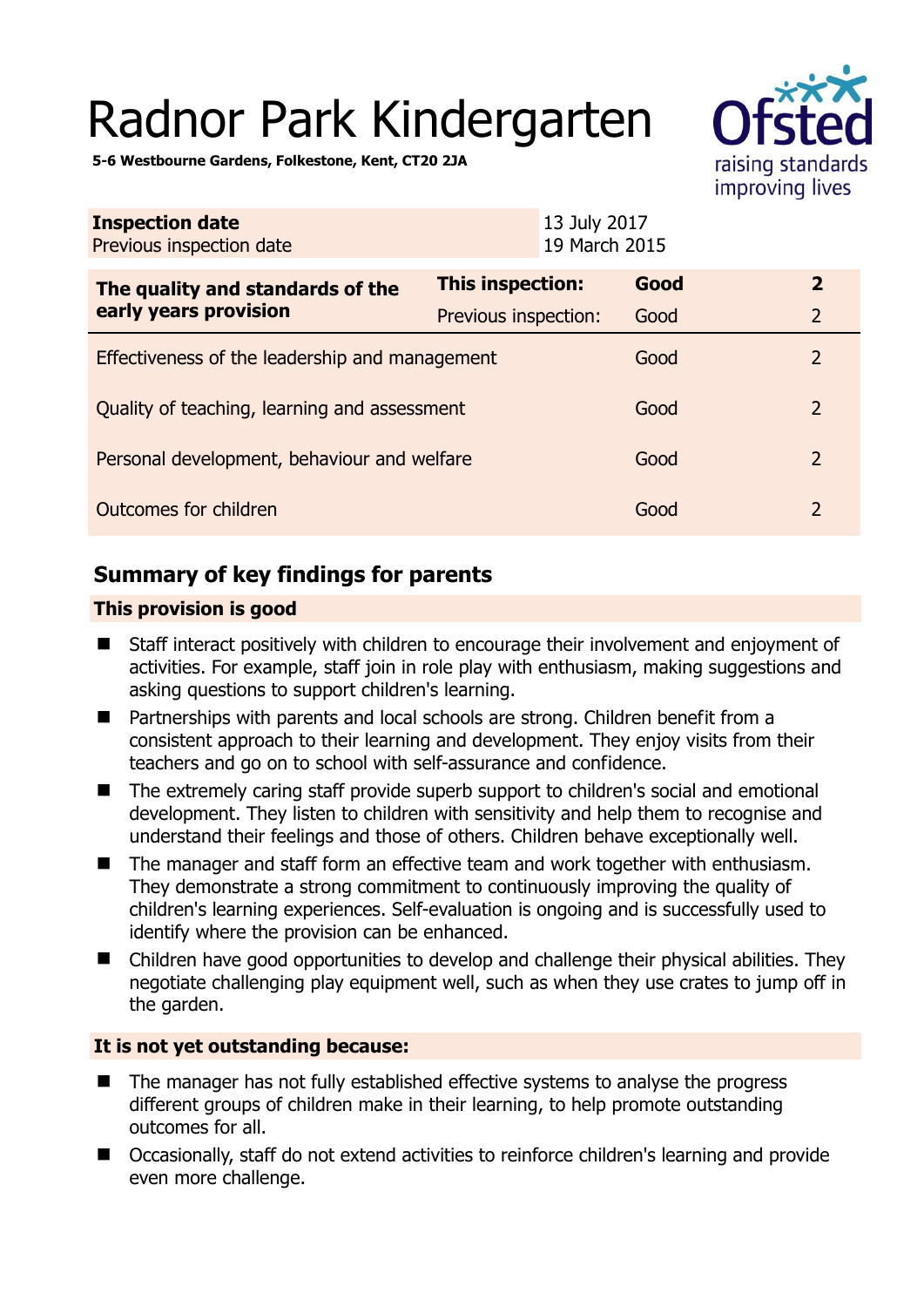# **What the setting needs to do to improve further**

#### **To further improve the quality of the early years provision the provider should:**

- extend activities further to reinforce children's learning and provide even more challenge
- increase the monitoring of the progress of different groups of children to analyse what more can be done to promote outstanding outcomes for all.

## **Inspection activities**

- The inspector spoke to staff and children at appropriate times during the inspection.
- The inspector completed a joint evaluation of an activity with the manager.
- The inspector held a meeting with the manager. She looked at relevant documentation and evidence of the suitability of staff working in the nursery.
- The inspector observed the quality of teaching during activities indoors and outdoors, and assessed the impact this has on children's learning.

## **Inspector**

Charlotte Roberts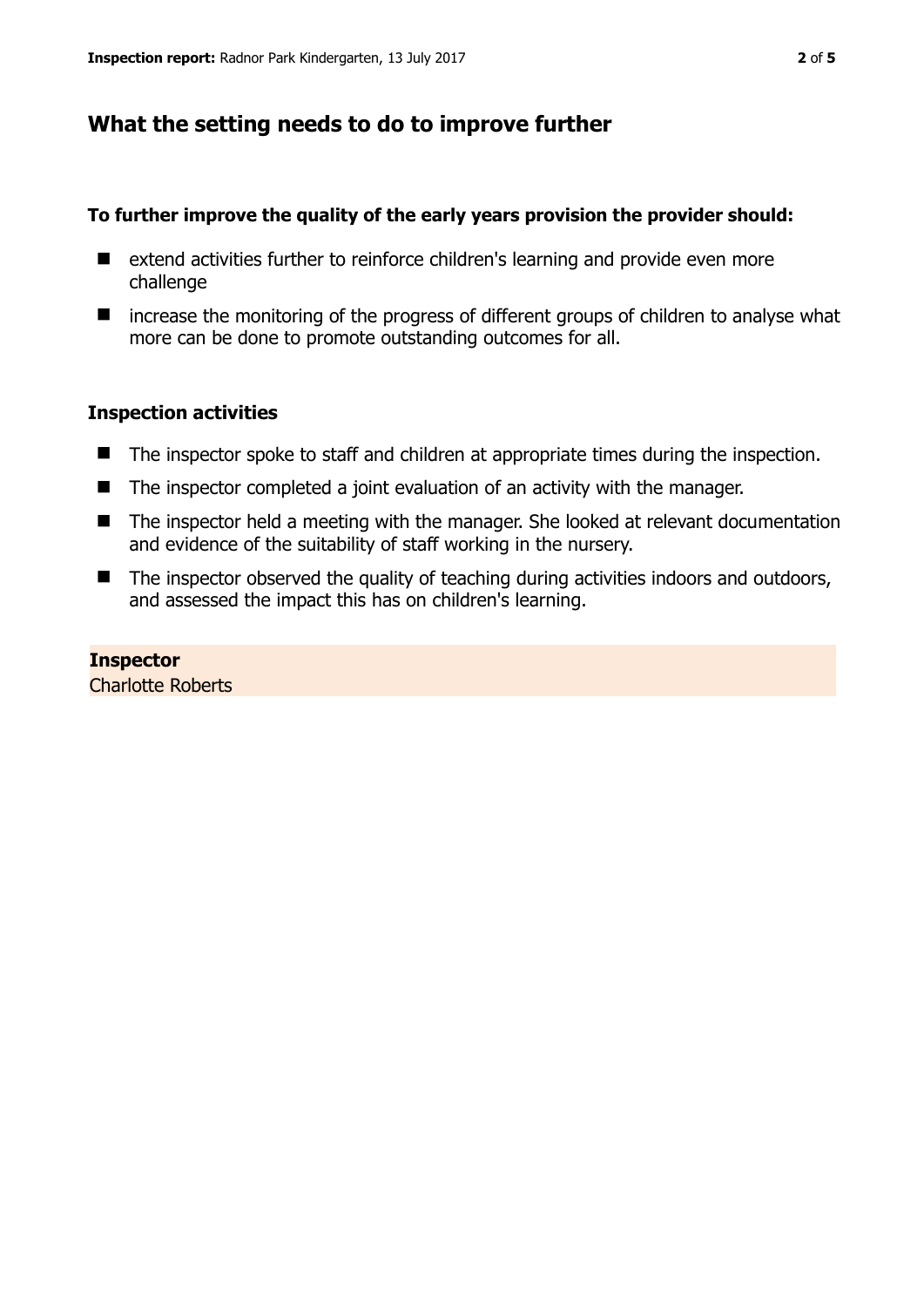# **Inspection findings**

## **Effectiveness of the leadership and management is good**

Safeguarding is effective. The manager and her staff team undertake safeguarding training and demonstrate a secure knowledge of the procedures to follow in the event of a concern about a child's welfare. Regular meetings provide opportunities for staff to discuss ideas and share good practice. The manager and duty manager work closely with their team and are beginning to establish a more defined performance management programme, focusing on ways to further enhance staff's teaching skills. Good links have been established with the local schools and specialist teachers, helping to ensure continuity of learning and care.

## **Quality of teaching, learning and assessment is good**

Staff consistently provide opportunities for older pre-school children to develop their early reading and writing skills. Planning for pre-school and younger children is linked closely to staff's observations of the achievements of individual children. Overall, activities offer a good level of challenge. Younger children receive consistent support to develop good social, physical and communication skills. The activities that staff provide for these children are consistently relevant to their interests and build successfully on their previous learning. Staff help prepare children effectively for the changes that they may encounter at school. For example, they teach children what to expect as they participate in similar routines, such as lining up for lunch.

#### **Personal development, behaviour and welfare are good**

Children demonstrate that they feel happy, safe and secure in this welcoming kindergarten. Staff are sensitive to children's individual needs when helping them to settle. This helps to foster nurturing relationships. Staff are good role models for children and provide consistent guidance to allow children to manage their behaviour. Children's independence is promoted well from an early age and they follow good hygiene routines. Children show great confidence as they explore the stimulating environment happily and with self-assurance. They develop an understanding of healthy lifestyles and enjoy exercise in the exciting indoor soft-play room and activities in the fresh air in the garden.

#### **Outcomes for children are good**

All children, including those who have special educational needs and/or disabilities, make good progress in relation to their individual starting points. Children learn good skills to support their future learning. Children's physical development is promoted well. For example, staff set up inviting activities outside for the children to run and jump off and take risks. Children build meaningful friendships and develop good social skills. They are confident when they talk to each other and adults within the kindergarten.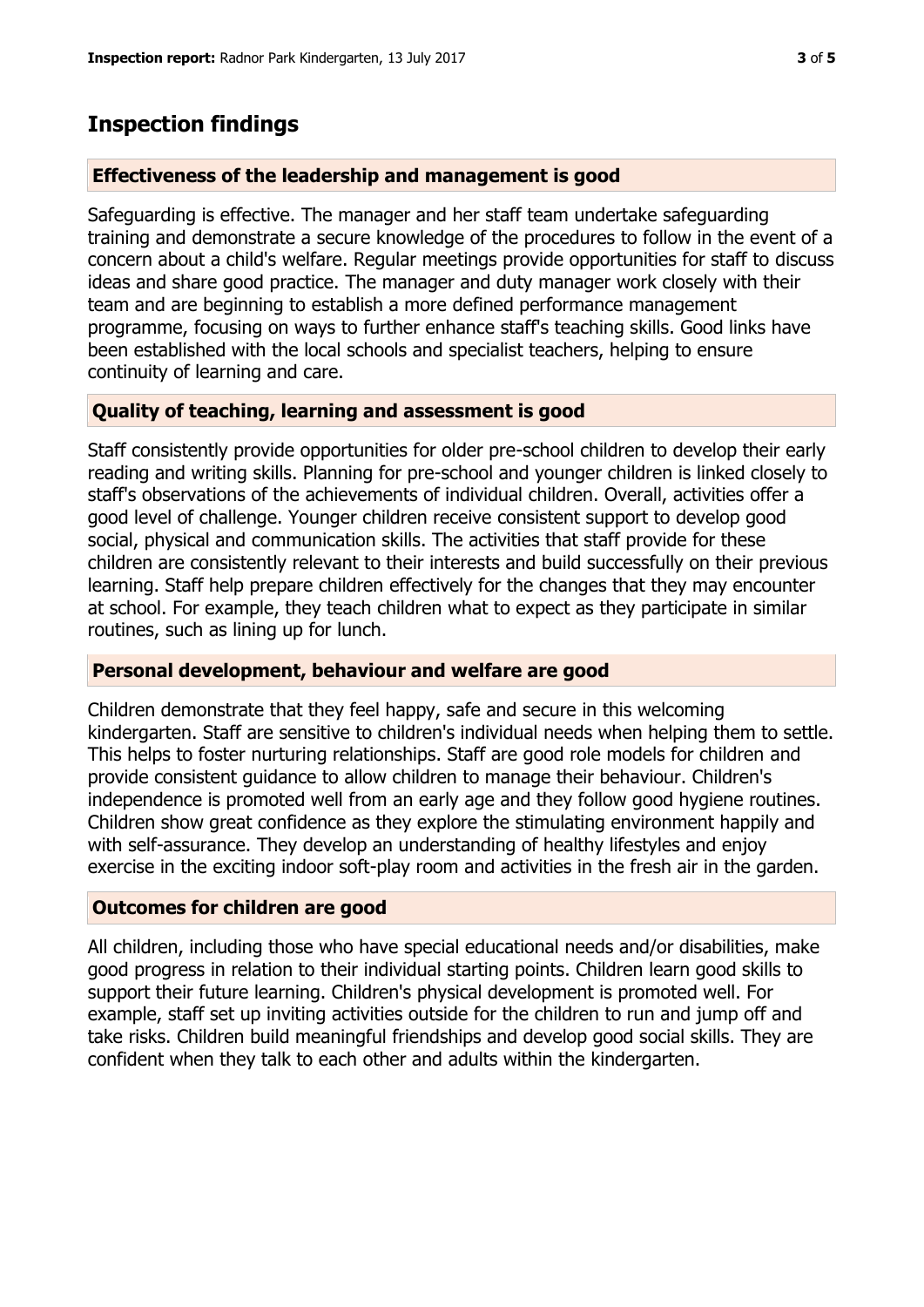## **Setting details**

| Unique reference number                             | 127478                                                                               |  |
|-----------------------------------------------------|--------------------------------------------------------------------------------------|--|
| <b>Local authority</b>                              | Kent                                                                                 |  |
| <b>Inspection number</b>                            | 1089355                                                                              |  |
| <b>Type of provision</b>                            | Full-time provision                                                                  |  |
| Day care type                                       | Childcare - Non-Domestic                                                             |  |
| <b>Registers</b>                                    | Early Years Register, Compulsory Childcare<br>Register, Voluntary Childcare Register |  |
| Age range of children                               | $0 - 4$                                                                              |  |
| <b>Total number of places</b>                       | 96                                                                                   |  |
| Number of children on roll                          | 102                                                                                  |  |
| Name of registered person                           | Damien Healey                                                                        |  |
| <b>Registered person unique</b><br>reference number | RP909580                                                                             |  |
| Date of previous inspection                         | 19 March 2015                                                                        |  |
| <b>Telephone number</b>                             | 01303 259226                                                                         |  |

Radnor Park Kindergarten registered in 2000 and is located in Folkestone, Kent. It is open each weekday from 8am to 6pm, all year round. The kindergarten provides funded early years education for children aged two, three and four years. There are 20 members of staff working with the children and, of these, 17 hold early years qualifications at level 2 or above.

This inspection was carried out by Ofsted under sections 49 and 50 of the Childcare Act 2006 on the quality and standards of provision that is registered on the Early Years Register. The registered person must ensure that this provision complies with the statutory framework for children's learning, development and care, known as the early years foundation stage.

Any complaints about the inspection or the report should be made following the procedures set out in the guidance 'Complaints procedure: raising concerns and making complaints about Ofsted', which is available from Ofsted's website: www.gov.uk/government/organisations/ofsted. If you would like Ofsted to send you a copy of the guidance, please telephone 0300 123 4234, or email enquiries@ofsted.gov.uk.